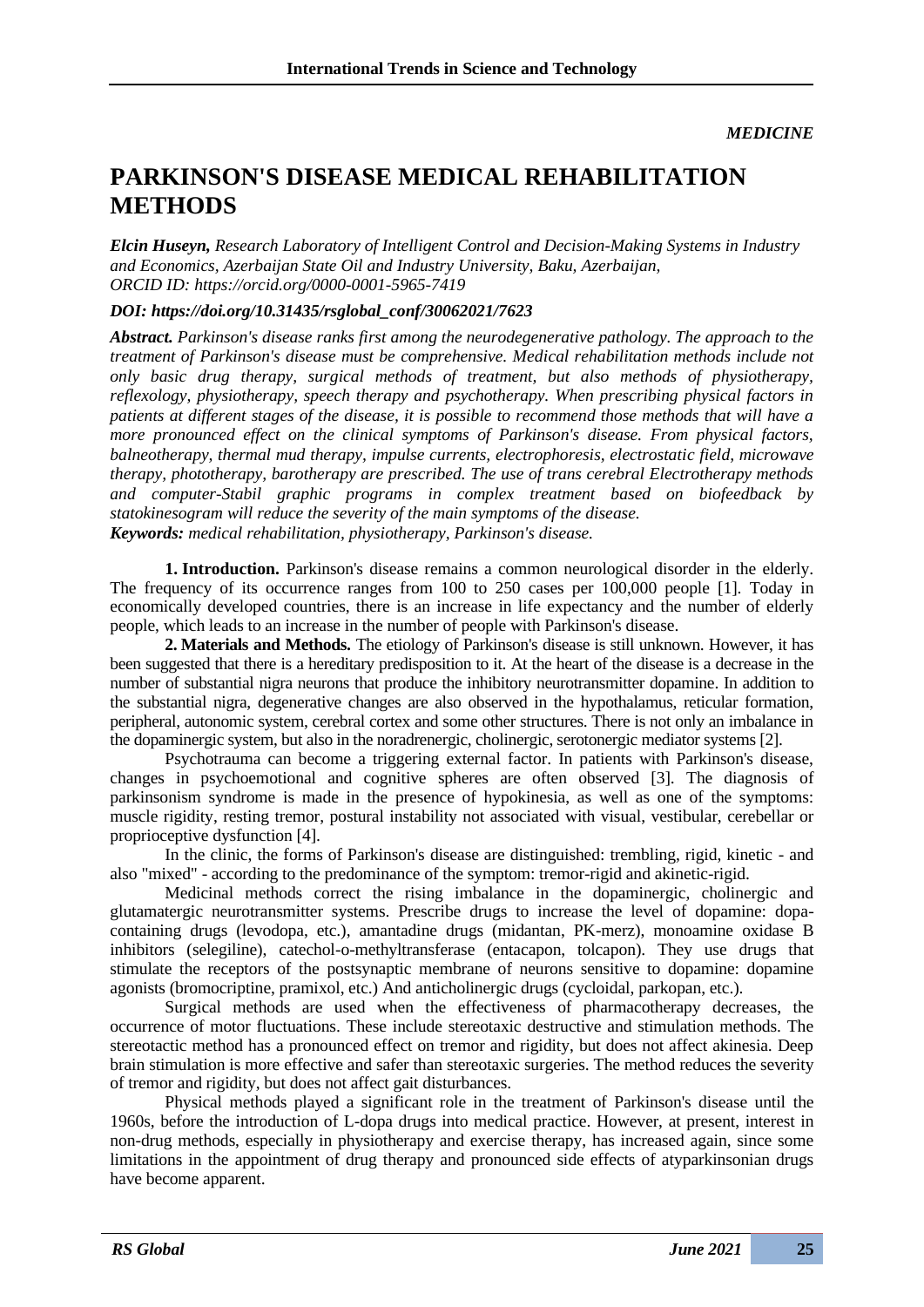The comprehensive program of rehabilitation measures for Parkinson's disease includes physical factors, exercise therapy, reflexology, psychotherapy, speech therapy, which, when combined, have a positive effect on clinical manifestations. Under the influence of physiotherapeutic factors, hemo- and liquorodynamics improves, the permeability of the blood-brain barrier increases, the level of metabolic processes in the brain and vitality increase.

It is recommended to prescribe balneotherapy to patients with the initial stages of the disease to reduce the severity of clinical symptoms, reduce depressive and anxiety symptoms. If patients have concomitant diseases of the cardiovascular system, hydrogen sulfide baths are used with a hydrogen sulfide concentration of 50-100 mg/l and a temperature of 34-37°C, lasting 8-10 minutes, every other day, for a course of 10 baths. Radon baths are prescribed with a radon concentration of 40 nCi/l (1.5 kBq/l) and a temperature of 36-37°C, lasting 10-15 minutes, every other day, 10-12 baths, if there are concomitant diseases of the musculoskeletal system and peripheral nervous systems. Mineral baths are used with a salt concentration of 20-40  $\alpha$ . a temperature of 36°C, a procedure duration of 10 minutes, daily or every other day, for a course of 10-12 procedures in the presence of concomitant pathology of the musculoskeletal system. Iodine-bromine baths are recommended to reduce the depressive and anxious symptoms of the disease with a temperature of 36-37°C, lasting 10-15 minutes, every other day. The course of treatment includes 10 procedures.

When using thermal mud therapy, the excitability of spinal motoneurons decreases, the functional lability of the neuromotor apparatus increases, and the functions of the central nervous system (CNS) are activated. Thermal mud therapy is prescribed to reduce the symptoms of stiffness, hypokinesia and tremors. Apply paraffin wax with a temperature of 46-52°C or ozokerite 50-60°C on the lower thoracic and upper lumbar spine lasting 20 minutes, every other day, 12-15 procedures. Prescribe mud therapy with a temperature of 40-44°C in the form of applications in the same areas, 15- 20 minutes, every other day, 12-15 procedures per course [5].

Patients are recommended to electrophoresis of various medications using the "collar" or orbital-occipital techniques, duration 15-20 minutes, daily, 12-15 procedures. The procedures help to improve the tropism of the brain structures, to reduce the severity of the symptoms of the disease. From medications for electrophoresis, a solution of nicotinic (0.5-1%) or ascorbic (2-5%) acid, potassium or sodium iodide (2-5%), noshpa (1-2%), dibazol (0.5-2%), aminophylline (0.5%). Electrophoresis of levodopa is used according to the endonasal or frontal-occipital technique. A solution of the drug is injected from the cathode, daily or every other day. The course is prescribed 10-15 procedures.

Electrosleep procedures are carried out according to the orbital-occipital technique with a frequency of 10 Hz, the exposure time is usually from 15 to 40 minutes, daily or every other day, the course of treatment includes 12 procedures [6]. Electrosleep is prescribed for patients with mixed forms of the disease in the presence of depressive symptoms and cognitive impairments.

The method of mesodiencephalic modulation is used, which is based on the activation of brain structures located in the mesodiencephalic (subcortical) region. The procedures are carried out according to the front-occipital technique (the anode is placed on the forehead, the cathode is in the occipital region) with a pulse frequency of 70-90 Hz, duration of 20 minutes, every day or every other day, 10 procedures per course of treatment.

Sinusoidal modulated currents (CMT therapy) can be recommended after stereotaxic surgery and to reduce rigidity and hypokinesia. CMT-therapy procedures are prescribed paravertebrally on the cervicothoracic and thoracolumbar spine, level CIII — ThI and ThΙX — LΙ, variable mode, type of work -  $III - IV$ , frequency 80-30 Hz, modulation depth 50-100%. The exposure is carried out for 5 minutes on each zone, until a feeling of moderate vibration, daily, 20 procedures.

**3. Results and discussion.** In previous years, medical complexes were developed at the Central Institute of Balneology and Physiotherapy, which included the appointment of UHF- (decimetwave) and CMT-therapy procedures, hydrogen sulfide and radon baths [7]. Complex I consisted of the sequential application of CMT therapy, hydrogen sulfide or radon baths. The purpose of the complex has a significant effect on the severity of the symptoms of parkinsonism. Complex II included UHF-therapy, hydrogen sulfide baths, exercise therapy procedures. UHF-therapy was carried out on the occipital or the collar region from the "Volna-2" apparatus with an exposure power of 20- 30 W, lasting 7-10 minutes, 10-12 procedures.

In order to improve microcirculation, reduce muscle rigidity, darsonvalization of the head, collar or paravertebral zone is prescribed. The procedures are carried out with a spark discharge for 5- 10 minutes of the total exposure time, daily or every other day, 10-15 procedures.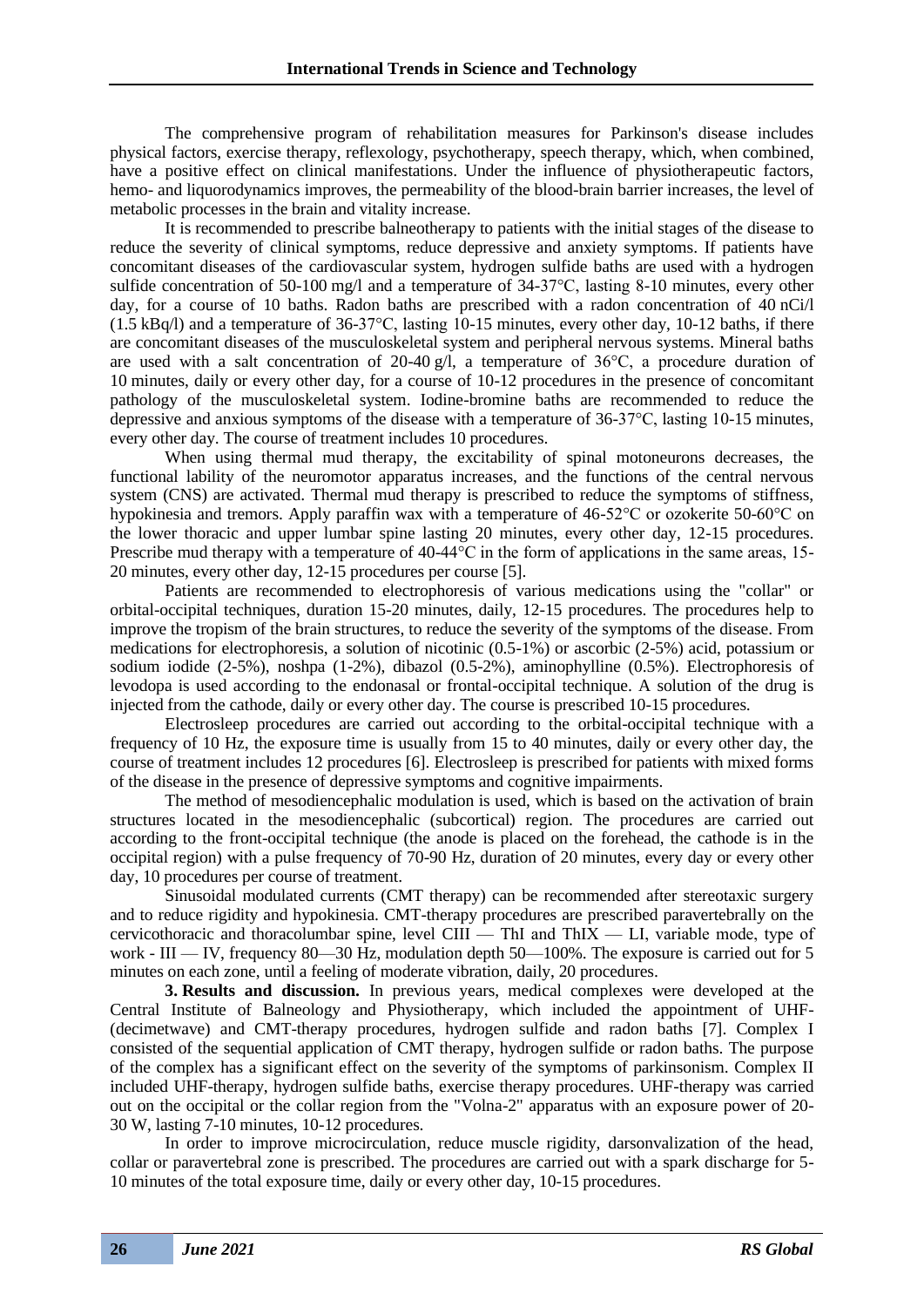High, UHF electric field procedures (e. UHF) has a positive effect on the main manifestations of Parkinson's disease. The capacitor plates are positioned bitemporally with an air gap of 3 cm on each side. During the first 5 procedures, the exposure power is 15–20 W, in the rest - 20–30 W. The duration of exposure is 7-15 minutes, with a gradual increase in time by 3 minutes. Treatments are scheduled daily. The course consists of 12 procedures.

The combined method of influence, developed by the Department of Physiotherapy of the Russian Medical Academy of Postgraduate Education, includes the use of e. p. UHF, on the second the appointment of procedures for electric sleep. The method is used to enhance the influence of physical factors of various nature of the clinical manifestations of this disease. The method of combined exposure is prescribed to patients with mixed forms of the disease, cognitive impairment.

In the method of transcerebral magnetotherapy, a "running" pulsed magnetic field from the A limp apparatus is used, with a pulse frequency of 100 Hz, an intensity of 30% of the magnetic induction in the first 2 procedures, and 100% in the subsequent ones. The procedures are carried out daily, lasting 15 minutes. The course of treatment involves the appointment of 10 procedures. Magnetotherapy has a pronounced effect on depressive-anxiety and cognitive impairments [8].

Ultraviolet irradiation (UFO) has a beneficial effect on the autonomic nervous system, helps to normalize the psychoemotional status of patients. UFO is prescribed for the cervicothoracic, thoracic and lumbar segments along the spine. An erythema dosage is usually used. With the extinction of ultraviolet erythema, follow-up procedures are carried out in 2-3 days 2-3 times a week. The next irradiation is carried out at a dose that exceeds the previous one by 25-50-100%. 3-5 procedures are prescribed for the course of treatment.

Under the influence of light therapy procedures (treatment with bright white light), the main symptoms of parkinsonism are reduced: rigidity, hypokinesia and symptoms of depression. For this, the "Biolamp" apparatus is placed at a distance of 60 cm and at an angle of 45o in the eyes of a sitting patient. The exposure time is 30 minutes. The procedures are carried out in the morning. The course of treatment includes 10 sessions [9].

Hyperbaric oxygen therapy procedures are recommended for patients under the age of 65 and disease duration of 1 to 5 years. Barotherapy helps to normalize the neurotransmitter imbalance of the brain and sympathoadrenal system. In the course of the course of treatment, a gradual increase in pressure is carried out — from 1.6 to 2 am. The procedure takes 40 to 60 minutes. 8-12 procedures are prescribed for the course.

The alternating electrostatic field from the Khivamat apparatus is used in patients with restless legs syndrome, which occurs in the clinical picture of Parkinson's disease and refers to the motor manifestations of the disease. Restless legs syndrome is a condition in which unpleasant, painful sensations develop in the lower extremities, which most often occur at rest in the evening and at night and lead to sleep disturbance. The appointment of an alternating electrostatic field significantly reduces pain and movement disorders, has a positive effect on the emotional sphere, the quality of life of patients. Procedures with a pulse frequency of 85 Hz are prescribed for the muscles of both legs. A handheld applicator is used in the work. The duration of exposure to one limb is 10 minutes, the total time is 20 minutes. 10 procedures are used in the course of treatment.

Massage procedures are carried out with the aim of significantly affecting the neuromuscular apparatus, providing a relaxing effect. Massage of the collar and segmental zones of the spine is prescribed. The course of treatment includes 10-20 procedures. It is necessary to use medication and acupressure massage, avoiding rigid techniques. The massage method is used when the symptoms of rigidity prevail and the presence of distortion in the clinical picture of the disease.

The tasks of exercise therapy as one of the important methods of medical rehabilitation for this category of patients include the maintenance and development of motor stereotypes that help reduce injuries and falls, the prevention of arthropathies that occur when the symptoms of rigidity and hypokinesia increase. In the initial stages of Parkinson's disease, the goals of prescribing exercise therapy procedures are: 1) reduction of the symptom of rigidity; 2) increased range of motion, increased endurance and muscle strength; 3) training in muscle relaxation. In the later stages of Parkinson's disease, the goal of exercise therapy is to reduce the postural instability that occurs in these stages of the disease.

To correct posture disorders, increase stability, reduce falls, computer stabilographic games are used, which are based on the use of visual feedback according to a stabilogram [10]. The computer stabiloanalyzer with biofeedback "Stabilan 01" is used. To improve and consolidate the motor